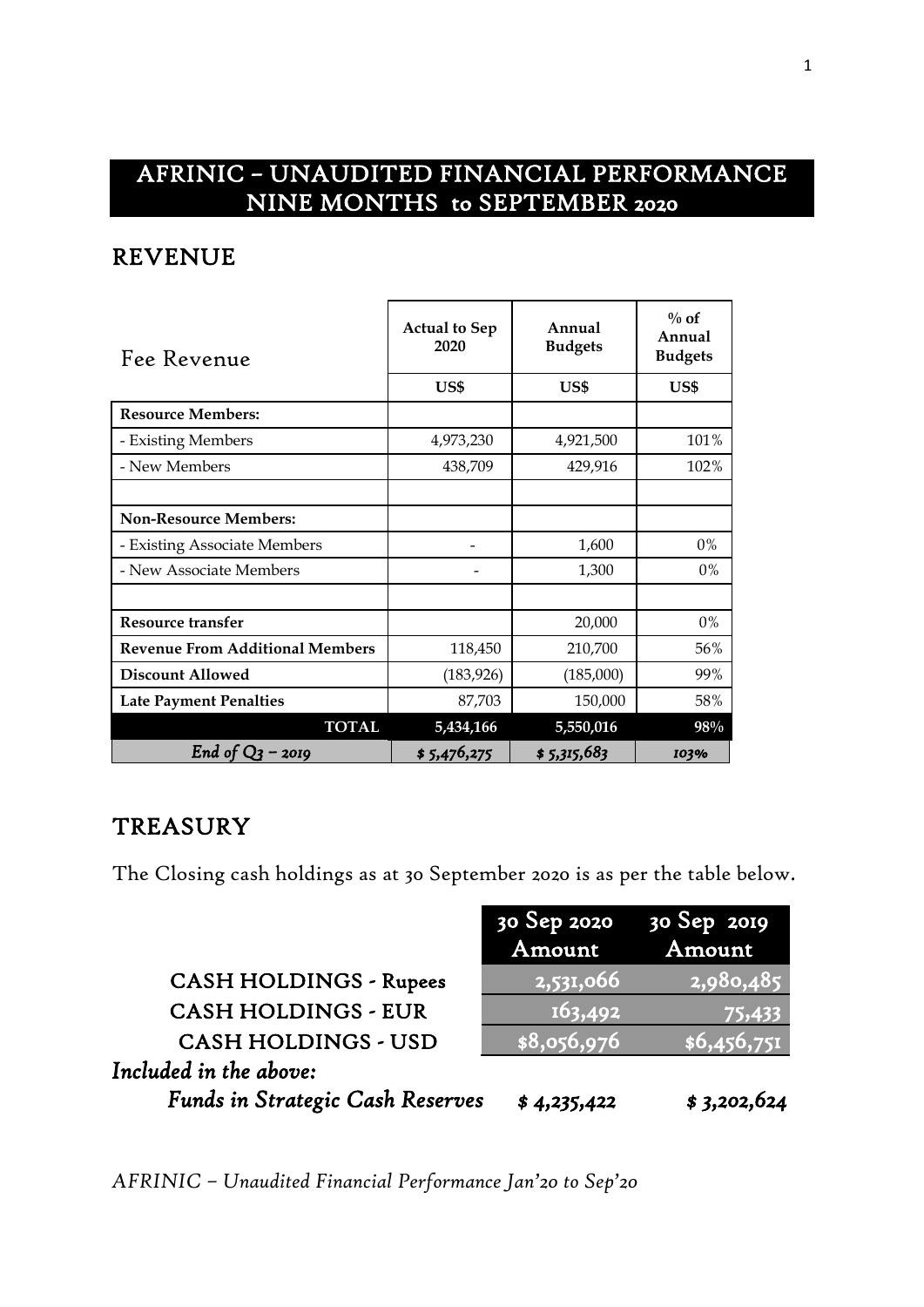# Operating Costs – Performance against Annual Budgets

| Administrative expenses            | Actual to<br>Sep'20 | <b>Balance</b><br>Remaining<br>in Budget | Annual<br>budget | <b>Actual vs</b><br>budget % |
|------------------------------------|---------------------|------------------------------------------|------------------|------------------------------|
| HR                                 | 1,548,083           | 1,541,867                                | 3,089,949        | 50%                          |
| Telephone & Comm.                  | 40,421              | 29,246                                   | 69,667           | 58%                          |
| Computer expenses                  | 72,190              | 88,708                                   | 160,898          | 45%                          |
| Office expenses                    | 149,821             | 132,157                                  | 281,978          | 53%                          |
| Motor vehicle expenses             | 298                 | 5,702                                    | 6,000            | $5\%$                        |
| Insurance                          | 37,689              | 427                                      | 38,116           | 99%                          |
| Printing, postage & stat           | 17,465              | 24,743                                   | 42,208           | $41\%$                       |
| <b>Bank</b> charges                | 53,682              | 14,318                                   | 68,000           | 79%                          |
| Professional fees                  | 2,050               | 11,650                                   | 13,700           | 15%                          |
| Depreciation                       | 116,440             | 38,813                                   | 155,253          | 75%                          |
| Legal & Consulting fees            | 82,948              | 79,182                                   | 162,130          | 51%                          |
| <b>Total Admin. Expenses</b>       | 2,121,087           | 1,966,812                                | 4,087,899        | 52%                          |
| <b>Distribution expenses</b>       | Actual to<br>Sep'20 | <b>Balance</b><br>Remaining<br>in Budget | Annual<br>budget | <b>Actual vs</b><br>budget % |
|                                    |                     |                                          |                  |                              |
| Marketing & Comms. Exps            | 2,517               | 69,683                                   | 72,200           | $3\%$                        |
| <b>Bad</b> debts                   | 55,168              | 4,832                                    | 60,000           | 92%                          |
| <b>Meeting Expenses</b>            | 39,308              | 260,692                                  | 300,000          | 13%                          |
| Members Training                   |                     | 110,300                                  | 110,300          | $0\%$                        |
| <b>Travel Expenses</b>             | 90,557              | 459,443                                  | 550,000          | 16%                          |
| Research & Development             | 2,275               | 37,725                                   | 40,000           | $6\%$                        |
| Outreach activities                |                     | 82,000                                   | 82,000           | $0\%$                        |
| Community engagement               |                     | 70,000                                   | 70,000           | $0\%$                        |
| Community support                  | 12,600              | 202,400                                  | 215,000          | $6\%$                        |
| NRO Shared Costs                   | 30,616              | 15,384                                   | 46,000           | 67%                          |
| Contributions to ICANN             | 56,520              | 6,480                                    | 63,000           | 90%                          |
| Remote Sites Ops Expenses          | 38,492              | 9,008                                    | 47,500           | 81%                          |
| <b>Total Distribution expenses</b> | 323,053             | 1,327,947                                | 1,656,000        | 20%                          |
| Contingency                        |                     | 70,000                                   | 70,000           | $0\%$                        |

# *1. Bank Charges are mainly from members fees received.*